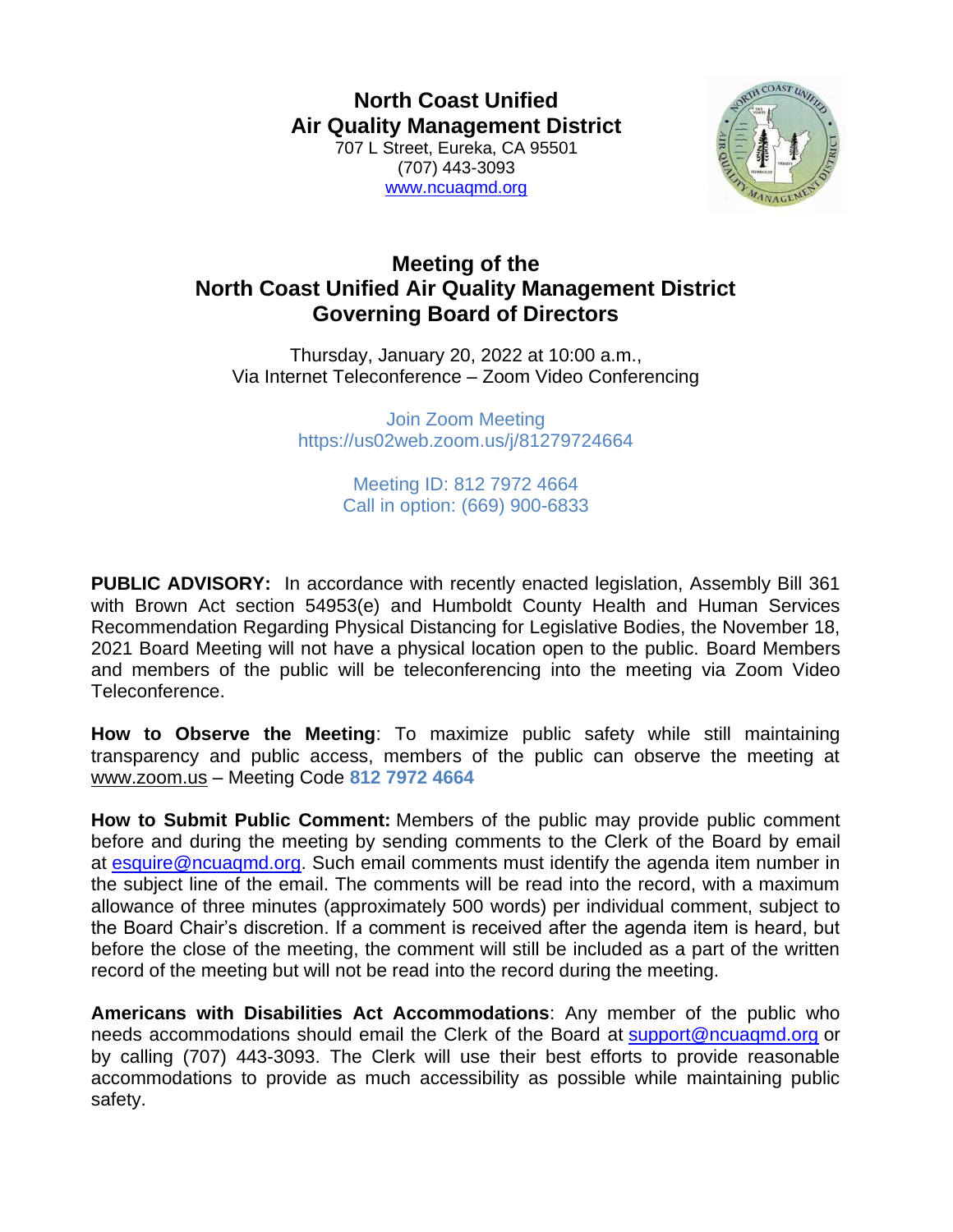## **AGENDA**

| 1.  | 10:00 A.M. Call to Order                                                                                                                                                                                                                                                                                                                                                                     | <b>Board Chair</b> |
|-----|----------------------------------------------------------------------------------------------------------------------------------------------------------------------------------------------------------------------------------------------------------------------------------------------------------------------------------------------------------------------------------------------|--------------------|
| 2.  | <b>Roll Call</b>                                                                                                                                                                                                                                                                                                                                                                             | <b>Clerk</b>       |
| 3.  | <b>Changes or Deletions to Agenda</b>                                                                                                                                                                                                                                                                                                                                                        | <b>Board Chair</b> |
|     | <b>CONSENT AGENDA</b>                                                                                                                                                                                                                                                                                                                                                                        |                    |
| 4.  | Consider Approving the Consent Agenda, Items for<br>action, 4.1 through 4.3: The Board may approve the<br>Consent Agenda by single motion in whole or in part with or<br>without further discussion.<br>Action Requested: Approve Consent Agenda Items 4.1<br>through 4.3.                                                                                                                   | <b>Board Chair</b> |
| 4.1 | By Consent, Approve Minutes of November 18, 2021 Board<br>Meeting                                                                                                                                                                                                                                                                                                                            |                    |
| 4.2 | By Consent, Accept and File District Activity Report                                                                                                                                                                                                                                                                                                                                         |                    |
| 4.3 | By Consent, Authorization for Continuation of District Board<br>Meetings via Teleconferencing                                                                                                                                                                                                                                                                                                |                    |
|     | <b>REGULAR AGENDA</b>                                                                                                                                                                                                                                                                                                                                                                        |                    |
| 5.  | <b>Public Comment Period</b> (pursuant to Government Code<br>section 54954.3(a))                                                                                                                                                                                                                                                                                                             | <b>Board Chair</b> |
| 6.  | <b>Election of Officers</b><br>Action Requested: Hold Election for Chair and Vice-Chair<br>for the 2022 Calendar Year                                                                                                                                                                                                                                                                        | <b>Board Chair</b> |
| 7.  | <b>Update on Hearing Board Vacancies</b><br><b>Action Requested: Accept and File</b>                                                                                                                                                                                                                                                                                                         | <b>APCO</b>        |
| 8.  | <b>CARB Oil &amp; Gas Grant Agreement</b><br>Action Requested: Adopt Resolution 2022-1: Authorize<br>APCO to: a) Sign the CARB Grant Agreement Cover<br>Sheet and Grant Agreement and exhibits for the<br>"Greenhouse Gas Emission Standards for Crude Oil and<br>Natural Gas Facilities – Implementation and Enforcement",<br>b) Authorize APCO to Accept and Receive any Grant<br>Funding. | <b>APCO</b>        |